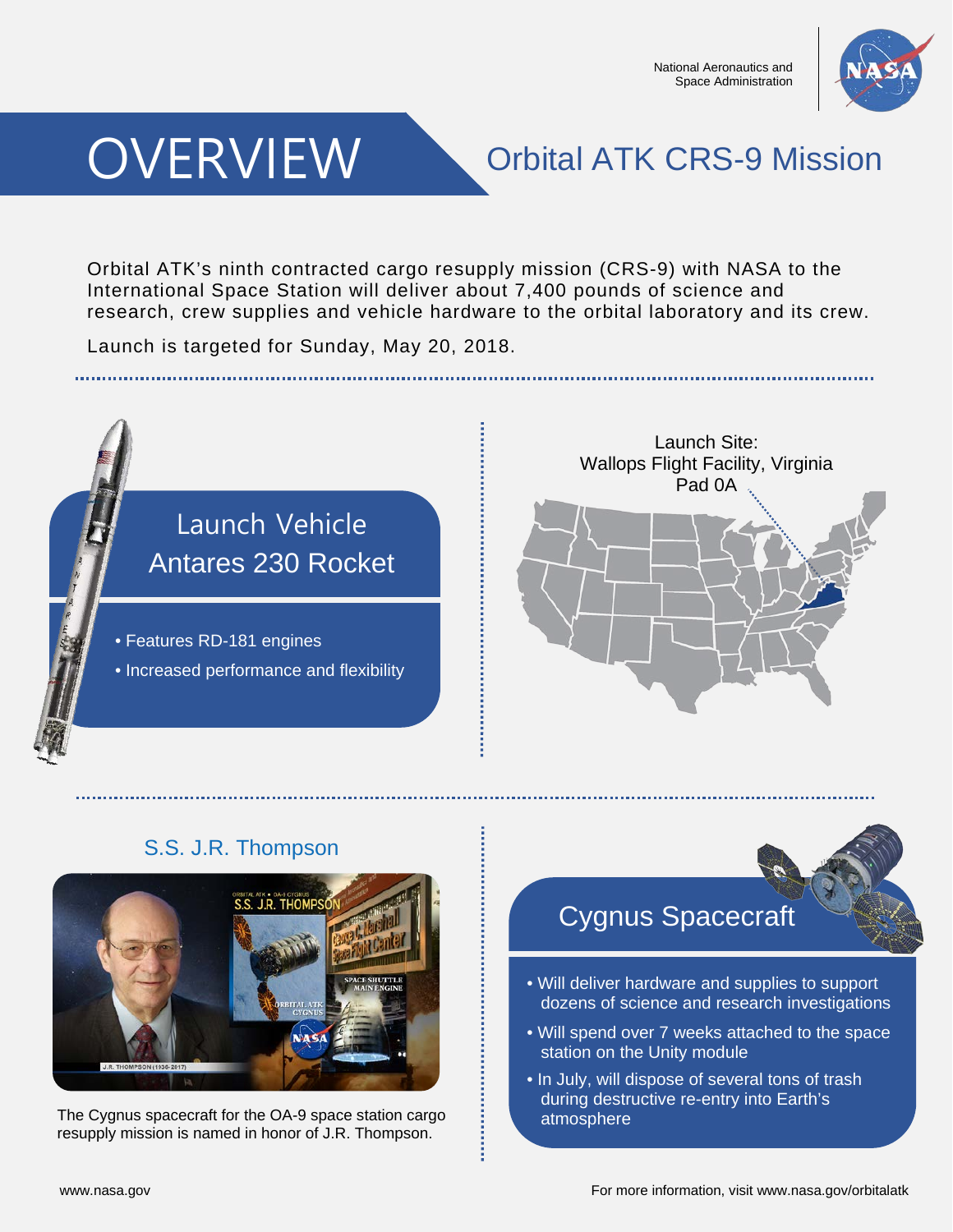National Aeronautics and Space Administration



# CARGO

### Orbital ATK CRS-9 Mission



**Total Cargo:**

**Total Pressurized Cargo with Packaging:**

**Unpressurized Cargo:**

**7,386 lbs. / 3,350 kg 7,205 lbs. / 3,268 kg 181 lbs. / 82 kg**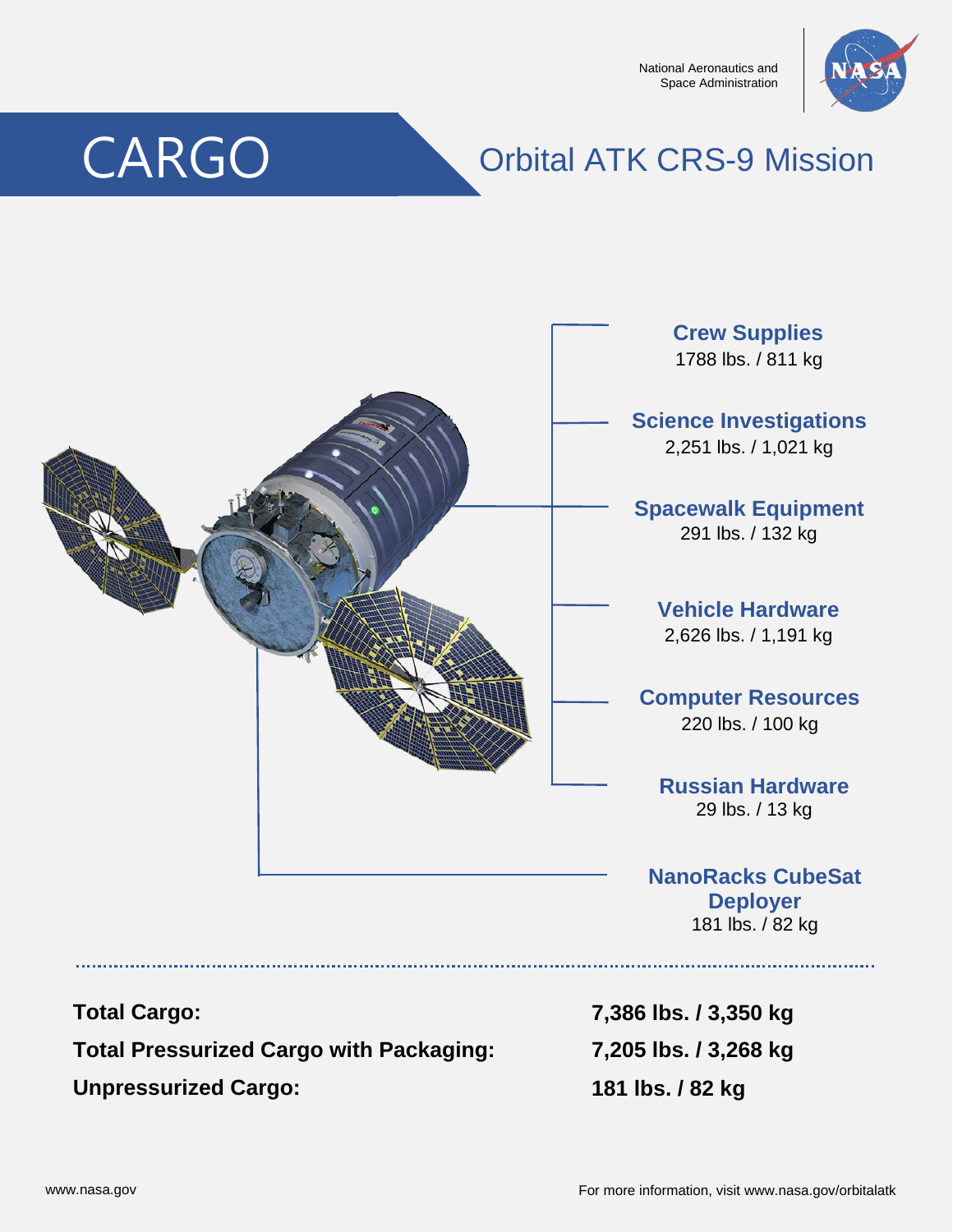National Aeronautics and Space Administration



## HARDWARE Orbital ATK CRS-9 Mission

# **Highlights**



**Optical Coherence Tomography (OCT) 2 hardware:** Used for eye exams to assess Spaceflight Associated Neuro-Ocular Syndrome (SANS), one of the top medical risks of human spaceflight.



**External High Definition Camera (EHDC) Assembly:** HD cameras and components that will be installed on the forward end of the space station on a spacewalk in June.



**Pressure Management Device (Air Save Pump):** Transfers gas to be stored on the space station rather than overboard during depressurization operations (e.g. a vehicle berthing), which saves consumables.



**V-Guide Bag Assembly:** Newly developed external stowage solution that saves time during a spacewalk in the event that a thermal radiator would have to be replaced.



**Solid State Lighting Assemblies:** Upgraded lights that help maintain astronaut sleep cycles with adjusting lighting spectrums. Part of an ongoing upgrade.



**Water Storage System (WSS) Tank Assembly:** A component to help prepare for the activation of new spare water tanks and delivery system.



**NORS O2 Recharge Tanks (2):** Used for resupply of oxygen.

#### Spare and Redundant Hardware

- Catalytic Reactor for water processor
- Assorted Waste Hygiene Compartment (US toilet) Hardware
- Distillation Assembly for the urine processor

#### Robotic Arm Operators for Cygnus Capture





Scott Tingle (prime): NASA

Ricky Arnold: NASA